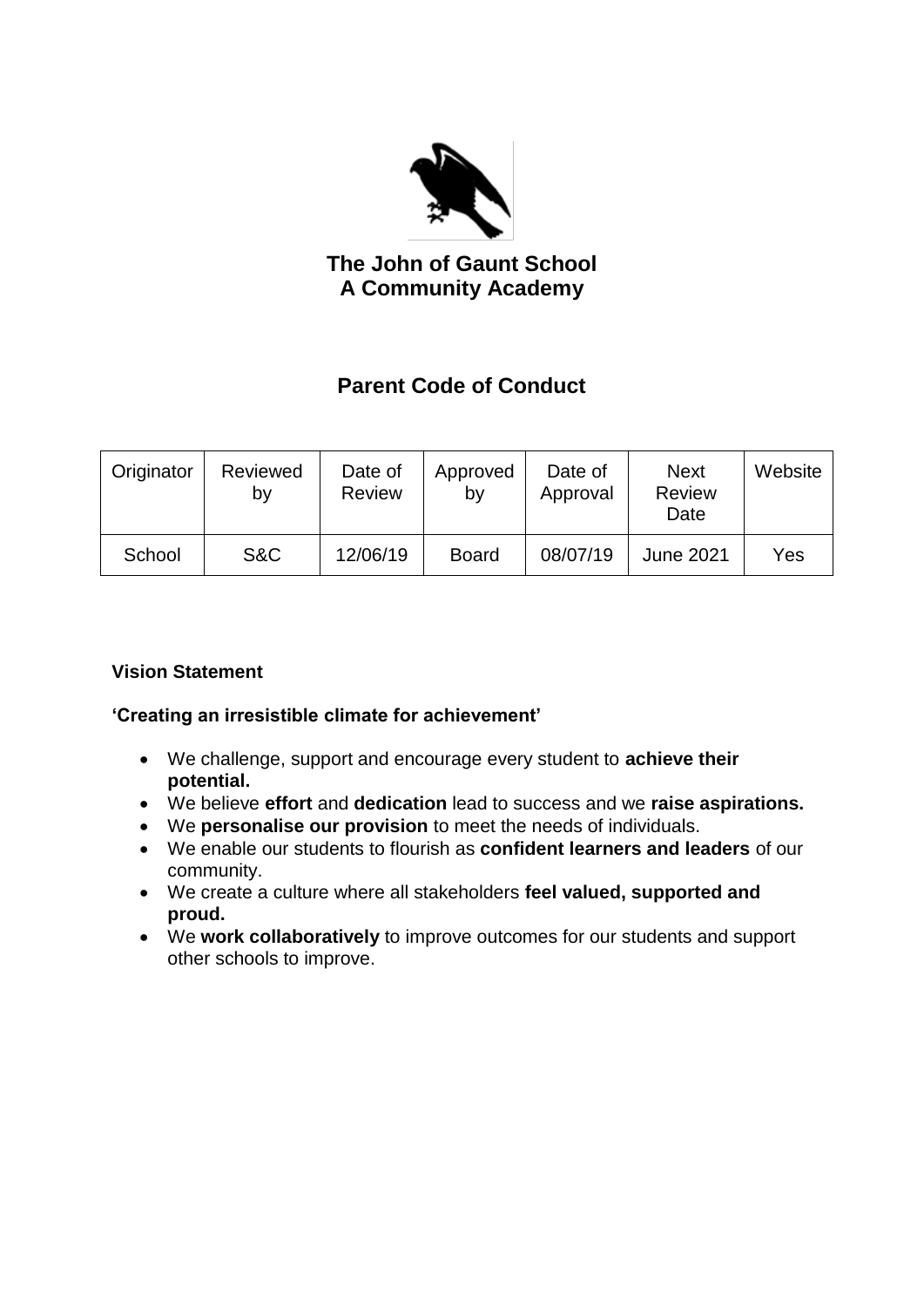### **Parent Code of Conduct at The John of Gaunt School**

## **Aims**

The John of Gaunt School is dedicated to ensuring that all students achieve their potential and will work in partnership with all stakeholders to achieve these aims. The John of Gaunt School has agreed a policy to address parental/carer's behaviour that is unacceptable and has a detrimental effect on the good order and safety of The John of Gaunt School.

This policy should be read in conjunction the Parental Complaints Policy, The Child Protection and Safeguarding Policy, The Anti bullying policy, the e-safety policy

The John of Gaunt School expects all parental complaints to be taken seriously and to be dealt with comprehensively and as far as possible in confidence. The John of Gaunt School's complaints policy allows parents' complaints about The John of Gaunt School to be dealt with efficiently and sensitively, and at the appropriate level.

The purpose of this policy is to clarify our expectations for the conduct of parents, carers and any adult who a parent deems trusted to engage in attending the School in order to ensure a safe and positive environment for our students. For the purpose of this policy we will refer to parents and carers, but this includes any adult who attends The John of Gaunt School on behalf of a parent/carer.

We expect parents and carers to show respect and concern for everyone in our community by:

- Setting a good example in their own speech and behaviour towards all members of the School community;
- Working together with teachers for the benefit of all children: this includes approaching The John of Gaunt School to discuss and resolve any issues of concern in an appropriate manner, for example using the complaints policy;
- Appropriately addressing inappropriate behaviour from their own children which could otherwise lead to conflict, aggression or upset;
- Respecting the School environment and property;
- Observing the parking rules and not endangering their own children or others when delivering and collecting children from The John of Gaunt School.

## **The Scope and Application of this Policy**

The policy aims to ensure that the following behaviours demonstrated by parents will be dealt with by the John of Gaunt School:

- 1. Displaying disruptive, abusive or aggressive behaviour, including using loud and/or offensive language or displaying temper either on the school site or on the telephone to school staff;
- 2. Approaching someone else's child on the school site in order to chastise them or physically punish them;
- 3. Wilfully damaging or destroying The John of Gaunt School property;
- 4. Sending emails, making phone calls or posting social media messages that are abusive or threatening;
- 5. Unwarranted and unnecessary correspondence taking up undue teaching and administrative time;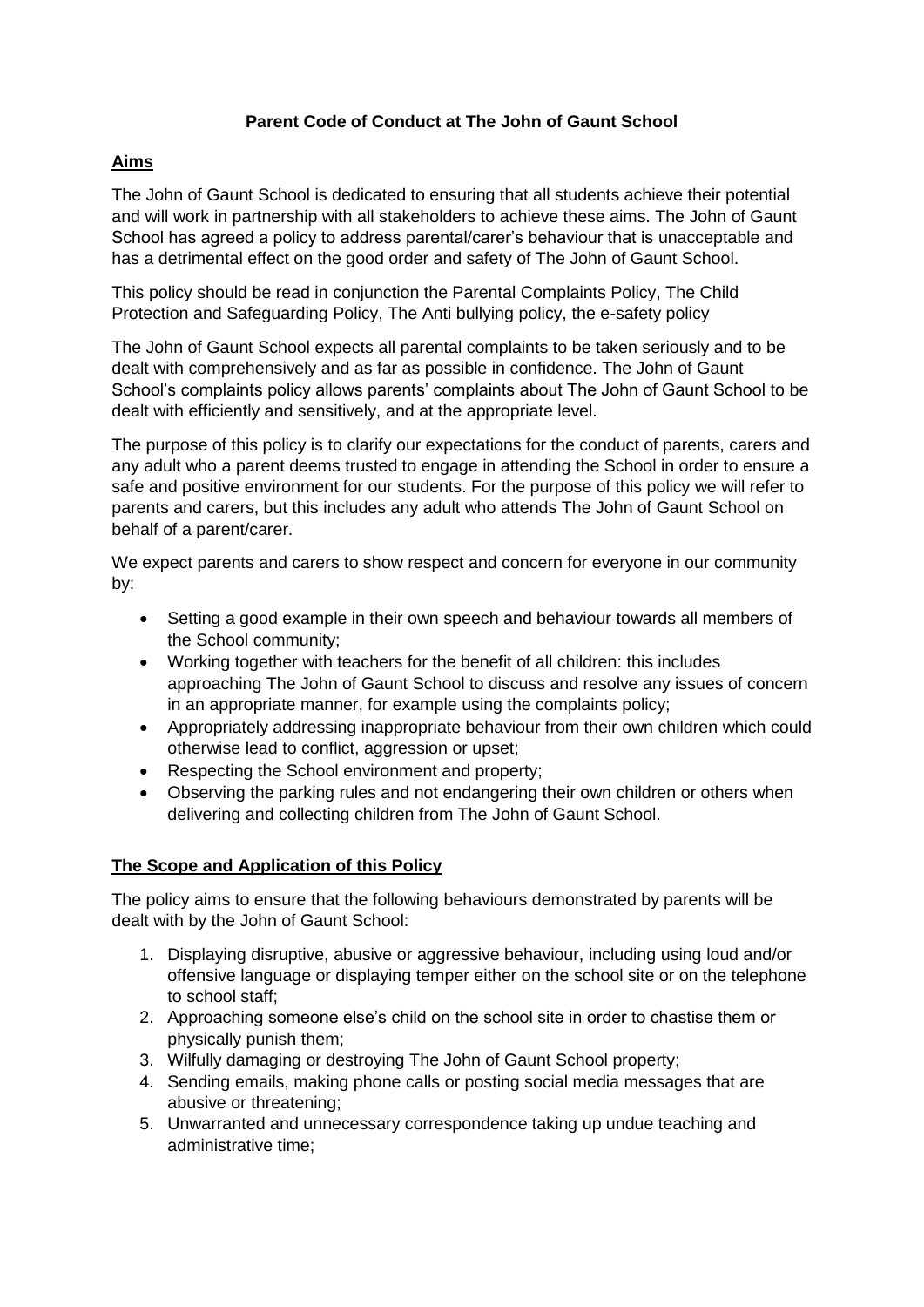- 6. Smoking, consuming alcohol or misusing any substance on The John of Gaunt School property or accessing the School site whilst intoxicated.
- 7. Intimidation
- 8. Racist, homophobic or sexist conduct
- 9. Incitement of others to threaten or cause injury

This policy does not affect the right of parents/carers or other parties to make complaints to the John of Gaunt School

Inappropriate conduct on The John of Gaunt School premises (including but not limited to the examples listed above) will be reported to the appropriate authorities.

If there is any concern that inappropriate behaviour is compromising the safety or well-being of any child this will be reported to our Head Teacher who may decide to seek advice and support from Social Services.

#### **Potential Sanctions For Unacceptable Conduct**

Our overriding priority is providing a safe learning environment for our students and a safe working environment for our staff. It is an offence under section 547 of the Education Act 1996 for any person (including parents/carers) to cause a nuisance or disturbance on School premises. We may use a range of strategies as result of any parent who persists with unacceptable conduct. Whilst these sanctions are set out in the policy by way of a sequential process, they can initiated at any stage if, in the judgement of the Head Teacher, the severity of the behaviour warrants such a level of intervention.

**In the first instance**, the parent who is creating a nuisance or disturbance will be asked to leave the premises or will be invited into a separate room to calm down. If there is concern relating to a parents aggressive or abusive comments whilst on the telephone the member of staff will tell the parent that the telephone call will be terminated unless the call is able to be continued in a respectful manner. If this does not happen the telephone call will be terminated.

**Verbal Warning/Mediation Meeting:** A parent who displays any of the behaviour as described above will be asked politely to desist and offered the opportunity to discuss the matter in person prior to formal action being taken.

**Formal Written Warnings:** A formal written letter will be sent to the parent where they continue to act unacceptably. This is signed by the Head Teacher / Chair of Governors and circulated to relevant internal parties to ensure that an informed and consistent approach can be adopted. This letter is kept on the file of any student at the school for a period of twelve months. Should a further incident occur a further formal written warning should be issued.

**Legal Sanctions**: If a parent breaches the expected standard of behaviour as set out in the Parental Code of Conduct despite formal written warnings, then the John of Gaunt School may consider the following the following sanctions – these will only be used in extreme circumstances if a parent continues to exhibit conduct in breach of this policy.

**An injunction under the Protection from Harassment Act**: The John of Gaunt School may seek an injunction requiring them to desist from behaving in the manner in question. The John of Gaunt School will seek an injunction against the parent's conduct under the Protection from Harassment Act 1997.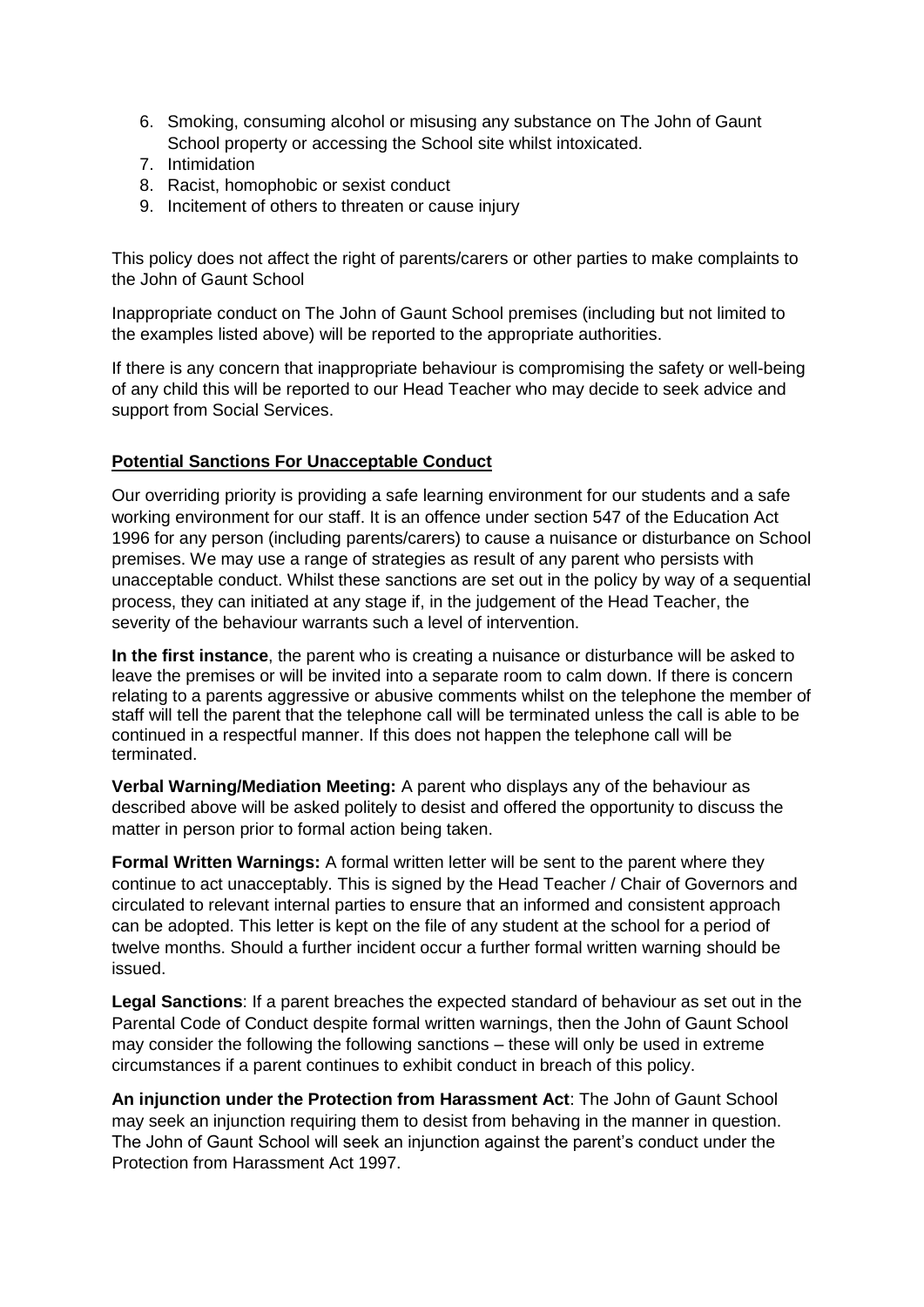**Anti-Social Behaviour Order (ASBO):** The John of Gaunt School may seek an ASBO. The Court will have the ability to grant an ASBO that would prohibit the parent from pursuing a certain course of action. The police may be called to assist the School in removing a parent but local authorities and governing bodies may also authorise the removal of a person if they have reasonable cause to believe that the person is causing a nuisance or disturbance.

The John of Gaunt School expects its staff to behave professionally in these situations and attempt to diffuse the situation where possible, seeking the involvement as appropriate of other colleagues. However, all staff have the right to work without fear of violence and abuse and the right in extreme cases, of appropriate self-defence.

The Head Teacher and Governors have the right to ban an offending adult from entering The John of Gaunt School's grounds in order to safeguard our school community. Each situation will be considered individually and leaders will seek to ensure that the visitor involved has the opportunity to present their side of events.

A ban can be for a limited period and reviewed or it can be permanent. This is a decision taken at the Head teacher's discretion and is based on the details of an incident being drawn together to inform as fair a decision as possible. Wherever possible, a warning will be given to a parent/carer who might be demonstrating inappropriate behaviour. If a ban is issued this would typically be for a time limited period and then subject to review. However if aggression or intimidation continue, or where there have been serious acts of aggression, a parent, carer or other adult may be banned permanently by the Head teacher.

The following steps will be taken when a site ban has been decided upon:

1. The adult will be warned, in writing, that s/he is banned from the premises, subject to review by a specified date. The suggested duration of a site ban is one half term.

2. S/he will be advised that s/he has a right to appeal the ban by writing to the Chair of Governors within 10 school days setting out the reason(s) for appeal.

3. Where an assault has led to a ban, a statement indicating that the matter has been reported to the police will be included.

4. Where appropriate, arrangements for pupils being delivered to and collected from the School gate will be clarified.

5. The Chair of Governors will be informed of the ban.

6. The School will keep a log of relevant incidents as evidence.

7. The ban will be reviewed at the end of the relevant period and may be extended if The John of Gaunt School has grounds for continued concern regarding the relevant adult's conduct.

8. The relevant adult will be informed of the outcome of the review and advised whether the site ban is to be lifted or extended. There will be a right of appeal against a decision to extend the site ban, which can be exercised by writing to the Chair of Governors within 10 school days setting out the reason(s) for appeal.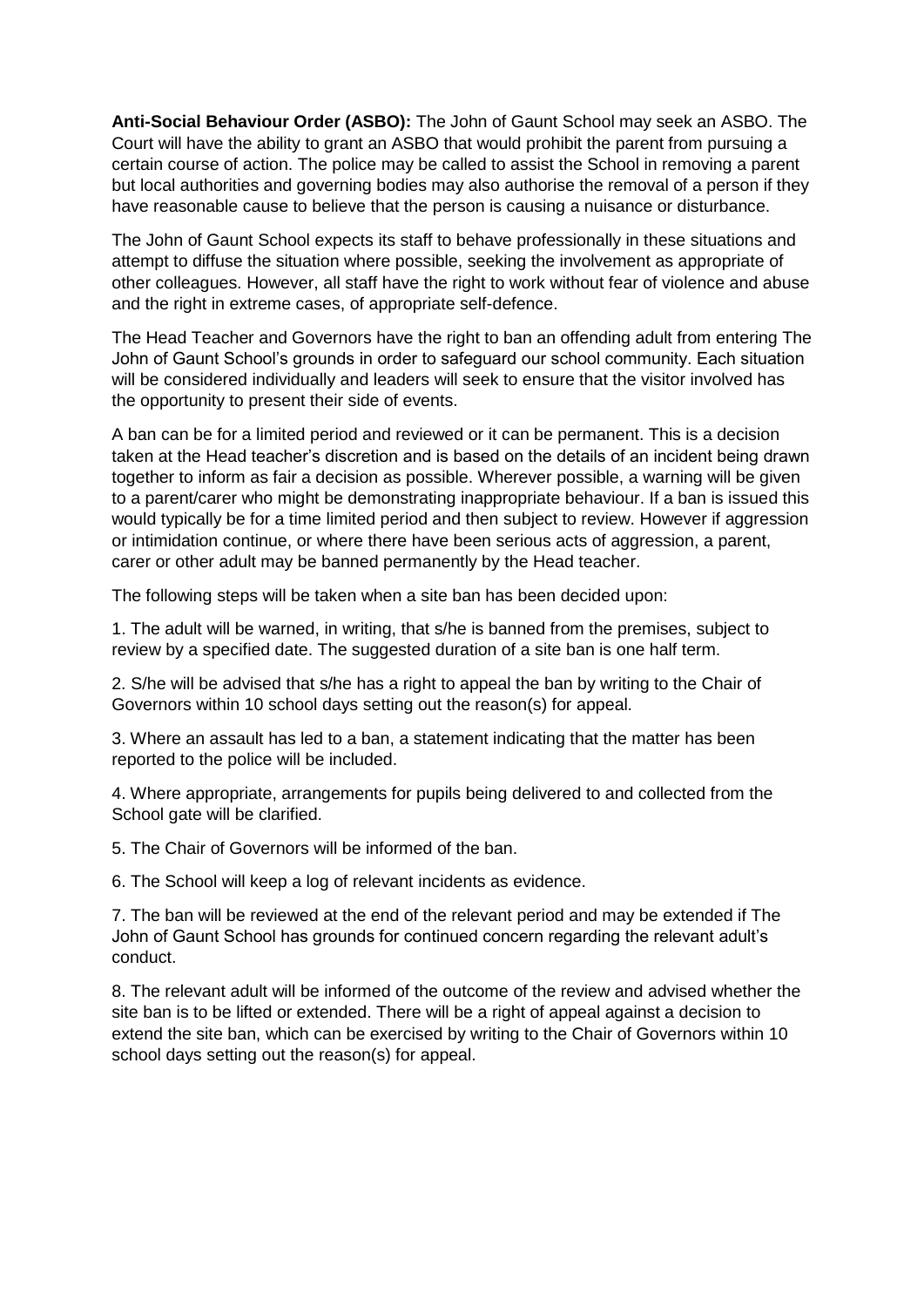#### Appendix 1

#### **Social Media: Think before you post**

We ask that social media, whether public or private, should not be used to fuel campaigns and voice complaints against the school, school staff, parents or students.

We take very seriously inappropriate use of social media by a parent to publicly humiliate or criticise another parent, student or member of staff. If parents/carers have any concerns about their child in relation to the school, the procedure is as follows:

1. Initially contact the appropriate member of staff to discuss the concerns

2. If the concern remains they should contact the Head Teacher

3. If still unresolved, follow the school complaints procedure .They should not use social media as a medium to air any concerns or grievances.

Online activity that we consider inappropriate:

- Identifying or posting images/videos of students
- Abusive or personal comments about staff, students or other parents
- Posting defamatory or libellous comments
- Emails circulated or sent directly with abusive or personal comments about staff or students

 Using social media to publicly challenge school policies or discuss issues about individual students

- Threatening behaviour, such as verbally intimidating staff, or using bad language
- Breaching school security procedures

At our school, we take our safeguarding responsibilities seriously and will deal with any reported incidents appropriately in line with the actions outlined above.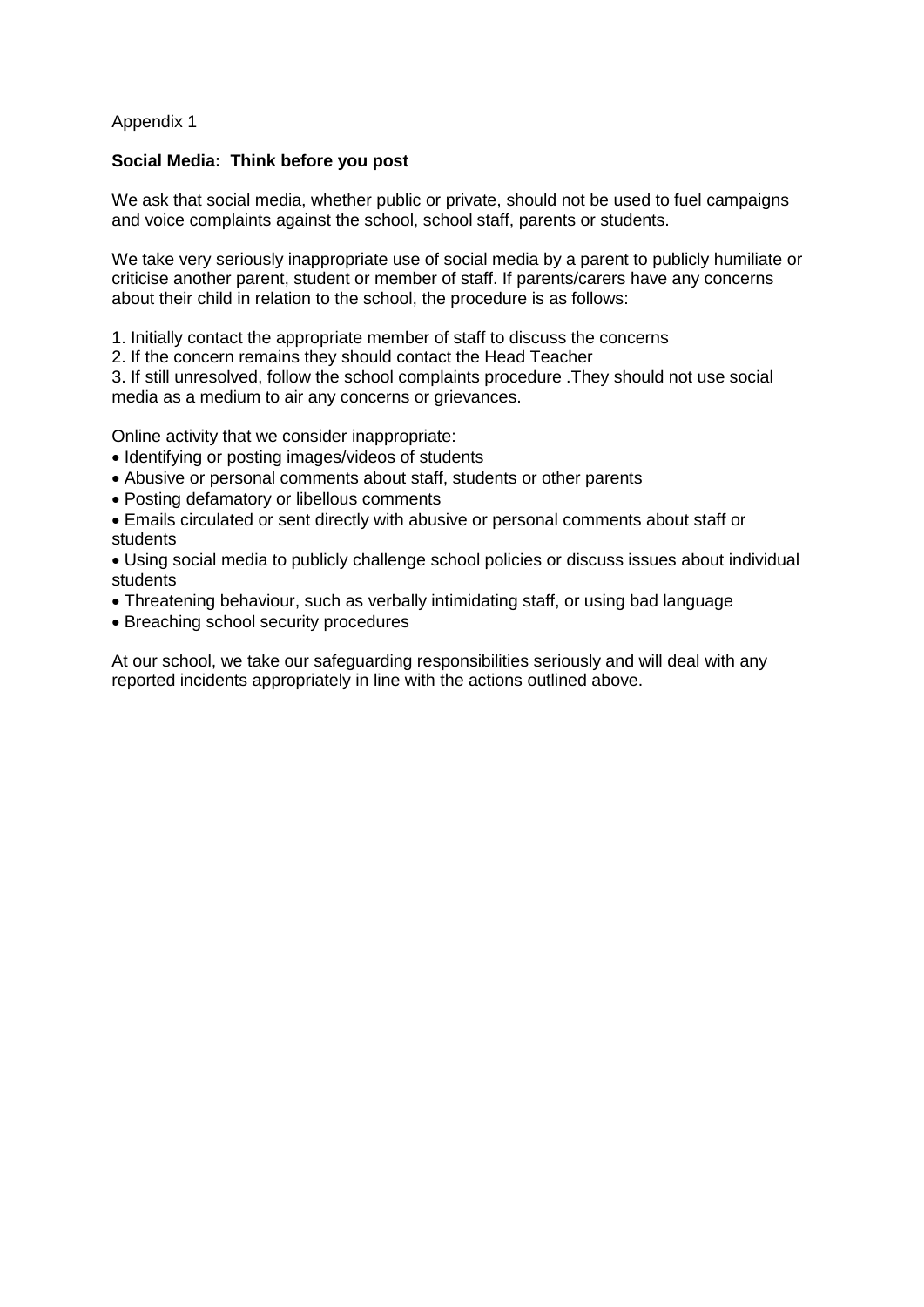### **Appendix 2: Model letters**

#### **Letter 1**

Dear parent

I have received a report about your conduct on (enter date and time).

[Add summary of the incident and of its effect on staff, students, other parents.]

We believe staff, parents and children are entitled to a safe and protective environment in which to work. Behaviour that will cause harassment, alarm or distress to users of the premises is contrary to the aims of the school.

I must inform you that The John of Gaunt School will not tolerate aggressive or abusive conduct on its premises or towards staff through telephone calls or aggressive or abusive emails

I am therefore informing you that should the school staff have any further concerns about your behaviour formal procedures will be followed.

Yours sincerely

Head Teacher

#### **Letter 2**

Dear parent

I have received a report about your conduct on (enter date and time).

[Add summary of the incident and of its effect on staff, students, other parents.] We believe staff, parents and children are entitled to a safe and protective environment in which to work.

Behaviour that will cause harassment, alarm or distress to users of the premises is contrary to the aims of the school.

I must inform you that The John of Gaunt School will not tolerate aggressive or abusive conduct on its premises or towards staff through telephone calls or aggressive or abusive emails

The Head Teacher has already contacted you on . On the advice of the Head Teacher I am therefore informing you that should the school staff have any further concerns about your behaviour you will be asked not to enter the premises and you could be prosecuted under Section 547 of the Education Act 1996. If convicted under this section, you are liable to a fine of up to £500

Yours sincerely

Chair of Governors

#### **Letter 3**

#### Dear [parent]

I have received a report from the Head Teacher about your conduct on (enter date and time).